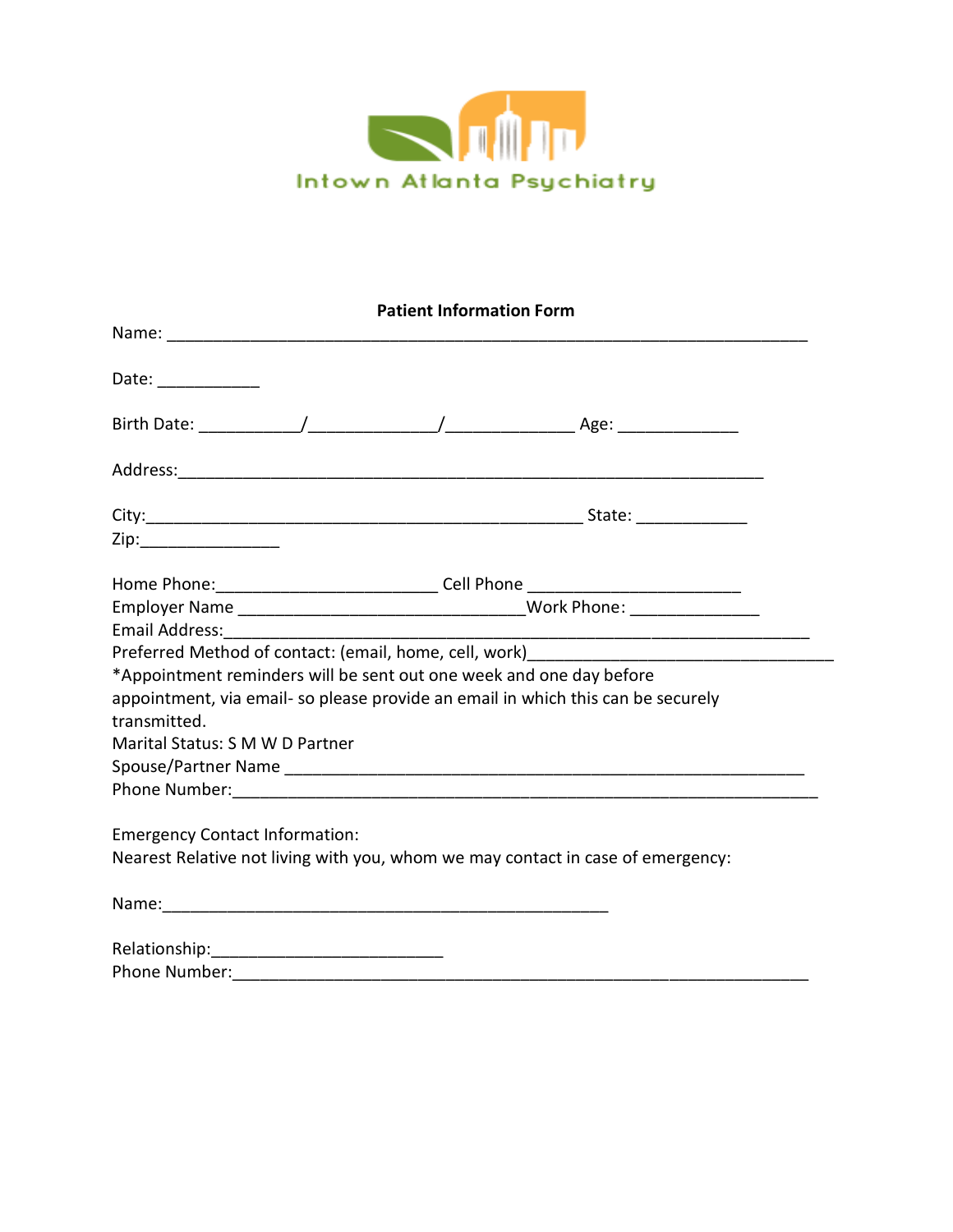

## **PATIENT HIPAA CONSENT FORM**

I understand that I have certain rights to privacy regarding my protected health information. These rights are given to me under the Health Insurance Portability and Accountability Act of 1996 (HIPAA). I understand that by signing this consent I authorize you to use and disclose my protected health information to carry out:

 $\Box$  Treatment (including direct or indirect treatment by other healthcare providers involved in my treatment);

 $\Box$  The day-to-day healthcare operations of the practice.

Patients files are stored on a cloud EMR that is HIPAA compliant.

 $\Box$  The practice uses a number of vendors in the conduct of business. These vendors may have access to PHI but agree to abide by confidentiality rules of HIPAA. I have also been informed of and given the right to review and secure a copy of your *Notice of Privacy Pratices*, which contains a more complete description of the uses and disclosures of my protected health information and my rights under HIPAA. I understand that you reserve the right to change the terms of this notice from time to time and that I

may contact you at any time to obtain the most current copy of this notice.

I understand that I have the right to request restrictions on how my protected health information is used and disclosed to carry out treatment, payment and health care operations, but that you are not required to agree to these requested restrictions. However, if you do agree, you are then bound to comply with this restriction.

I understand that I may revoke this consent, in writing, at any time. However, any use or disclosure that occurred prior to the date I revoke this consent is not affected.

Signed this  $\frac{day \text{ of } 20}{x}$ .

Print Patient Name \_\_\_\_\_\_\_\_\_\_\_\_\_\_\_\_\_\_\_\_\_\_\_\_\_\_\_\_\_\_\_\_\_\_\_\_

Signature  $\Box$ 

Relationship to Patient \_\_\_\_\_\_\_\_\_\_\_\_\_\_\_\_\_\_\_\_\_\_\_\_\_\_\_\_\_\_\_\_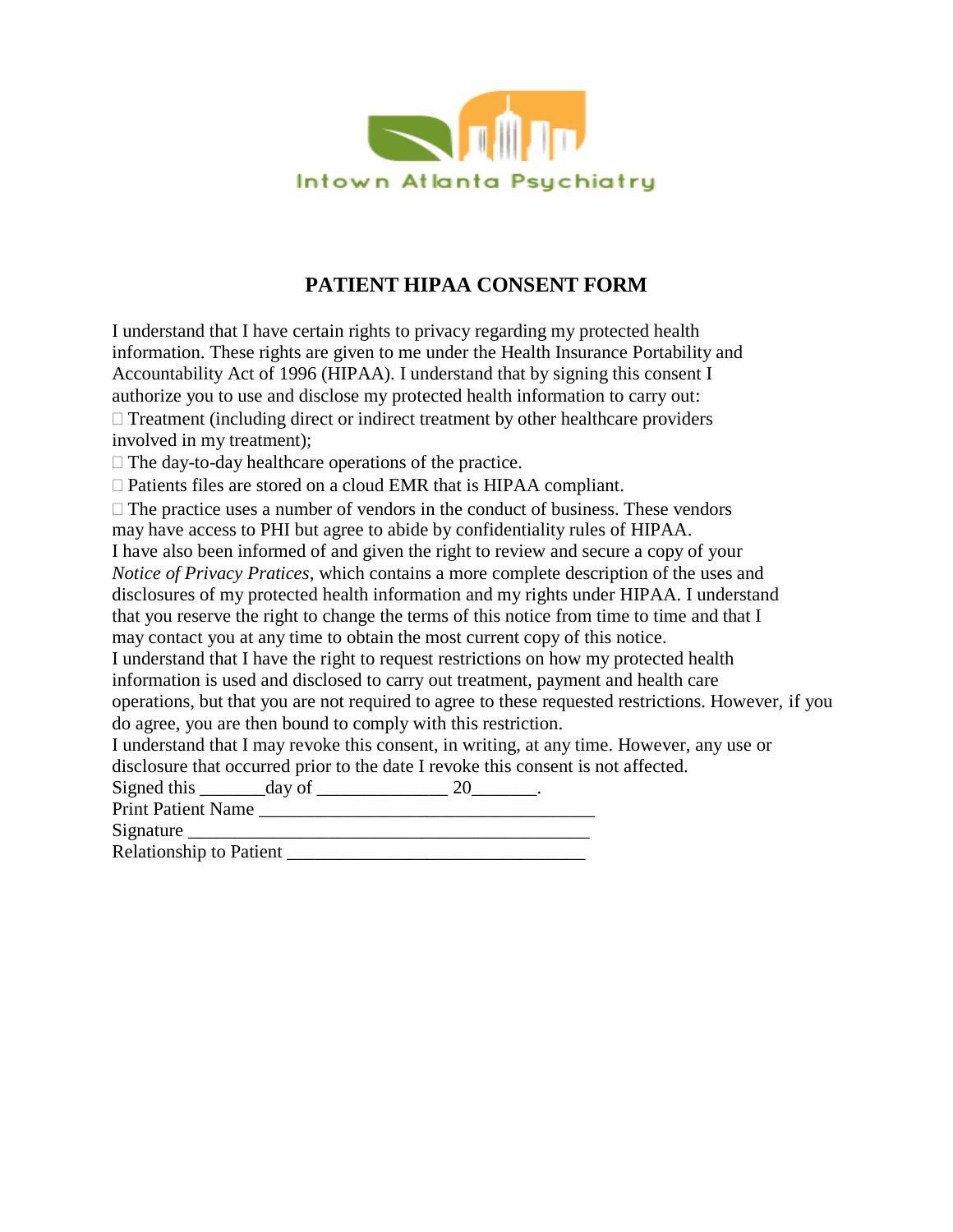

# **Treatment Consent Form**

Lauren Robinson, APRN

My Responsibilities to You as Your Provider:

#### I. **Confidentiality**

With the exception of certain specific exceptions described below, you have the absolute right to the confidentiality of your treatment. I cannot and will not tell anyone else what you have told me, or even that you are in therapy with me without your prior written permission. Under the provisions of the Health Care Information Act of 1992, I may legally speak to another health care provider or a member of your family about you without your prior consent, but I will not do so unless the situation is an emergency. I will always act so as to protect your privacy even if you do release me in writing to share information about you. You may direct me to share information with whomever you chose, and you can change your mind and revoke that permission at any time. You may request anyone you wish to attend a session with you.

You are also protected under the provisions of the Federal Health Insurance Portability and Accountability Act (HIPAA). This law insures the confidentiality of all electronic transmission of information about you. Whenever I transmit information about you electronically (for example, sending bills or faxing information), it will be done with special safeguards to ensure confidentiality.

If you elect to communicate with me by email at some point in our work together, please be aware that email is not completely confidential. There are many risks associated with emails, including, but not limited to:

- Email can be circulated, forwarded and stored in numerous paper and electronic files.
- Email can be immediately broadcast worldwide and be received by unintended recipients. Email is easier to falsify than handwritten or signed documents.
- Email can be intercepted, altered, forwarded, or used without authorization or detection.
- Email may be used to introduce viruses into computer systems.
- Email can be used as evidence in court.

• All emails are retained in the logs of your or my internet service provider. While under normal circumstances no one looks at these logs, they are, in theory, available to be read by the system administrator(s) of the internet service provider.

Any email I receive from you, and any responses that I send to you, may be printed out and kept in your treatment record or EMR. Email should never be used for emergency problems. In the event of an emergency, call 911.

The following are legal exceptions to your right to confidentiality. I would inform you of any time when I think I will have to put these into effect.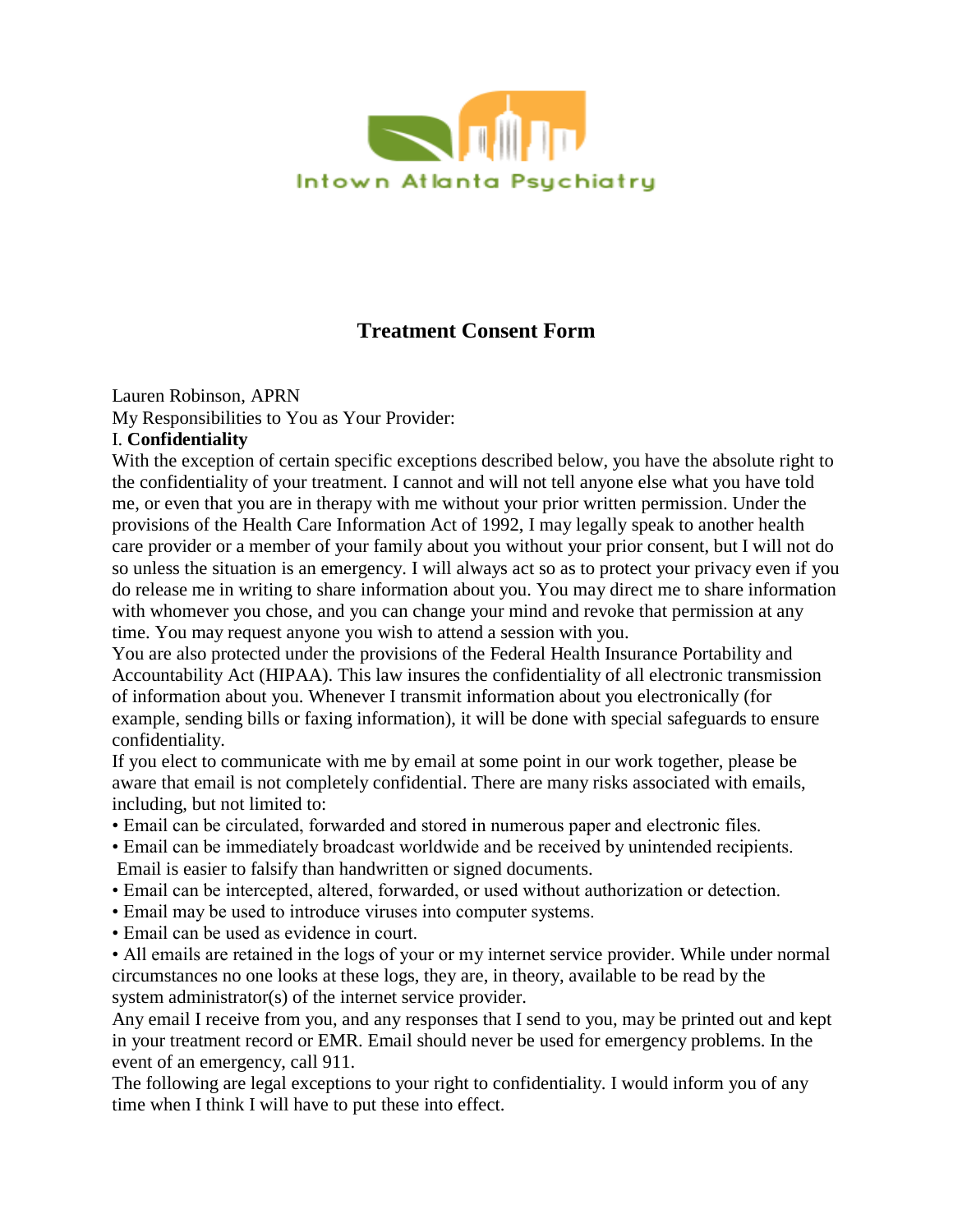

1. If I have good reason to believe that you will harm another person, I must attempt to inform that person and warn them of your intentions. I must also contact the police and ask them to protect your intended victim.

2. If I have good reason to believe that you are abusing or neglecting a child or vulnerable adult, or if you give me information about someone else who is doing this, I must inform Child Protective Services within 48 hours and Adult Protective Services immediately.

3. If I believe that you are in imminent danger of harming yourself, I may legally break confidentiality and call the police or the county crisis team. I am not obligated to do this, and would explore all other options with you before I took this step. If at that point you were unwilling to take steps to guarantee your safety, I would call the crisis team.

4. If you tell me of the behavior of another named health or mental health care provider that informs me that this person has either a. engaged in sexual contact with a patient, including yourself or b. is impaired from practice in some manner by cognitive, emotional, behavioral, or health problems, then the law requires me to report this to their licensing board. I would inform you before taking this step. If you are my client and a health care provider, however, your confidentiality remains protected under the law from this kind of reporting.

#### II. **Other Rights**

You have the right to ask questions about anything that happens in treatment. I'm always willing to discuss how and why I've decided to do what I'm doing, and to look at alternatives that might work better. You can feel free to ask me to try something that you think will be helpful. You can ask me about my training for working with your concerns, and can request that I refer you to someone else if you decide I'm not the right provider for you. You are free to leave treatment at any time.

### **My Training**

I have a Masters in Nursing from Vanderbilt University, earned in August 2002. I have a Family Nurse Practitioner certification and recently completed my post Master's degree in Family Psychiatric Mental Health. I am licensed in the state of Georgia as an FNP and PMHNP. I believe in a holistic approach to psychiatry. I will focus on the mind body connection. I also will explore pharmacology options that I think may be beneficial to your treatment. I will also work closely with your therapist to establish the best treatment options available for you.

A nurse practitioner in the state of Georgia may prescribe under a collaborative agreement with a designated psychiatrist. My collaborative agreement is with Bharatkumar Patel, MD. Due to the collaborative nature of my practice, Dr. Patel is available for consult at any time regarding your case. He will also evaluate your records based on state protocol. I may want him to evaluate you directly from time to time, and in that case you would make an appointment to be seen in his office, which is located at 4015 S. Cobb Drive, Suite 110, Smyrna, GA 30080 . If at any time, I would like to have Dr. Patel evaluate you, I may tape our session, but will only do so with permission from you at the time of the taped session.

If I feel that your treatment is outside my scope of practice, I will refer you directly to Dr. Patel or another provider that I feel is suited for your individual circumstances. Treatment usually ends